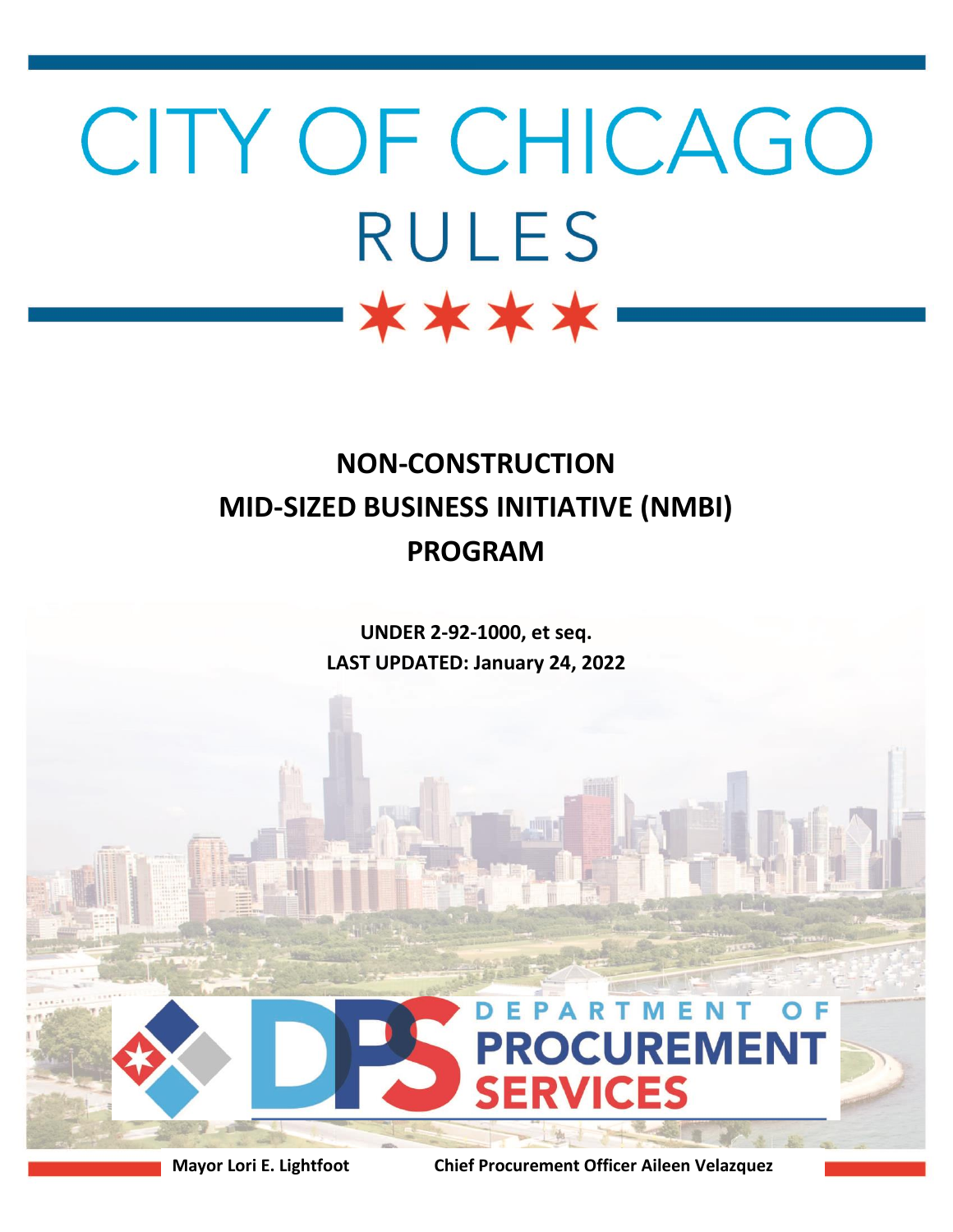BY AUTHORITY VESTED IN THE CHIEF PROCUREMENT OFFICER FOR THE DEPARTMENT OF PROCUREMENT SERVICES PURSUANT TO 2-92-1000 et seq., THE FOLLOWING RULES REGARDING THE NON-CONSTRUCTION MID-SIZED BUSINESS INITIATIVE (NMBI) PROGRAM ARE ADOPTED HEREIN.

By Order of the Commissioner:

Signed: Chief Procurement Officer

Effective: Vanuary 1, 2022

Date:  $1/24/3822$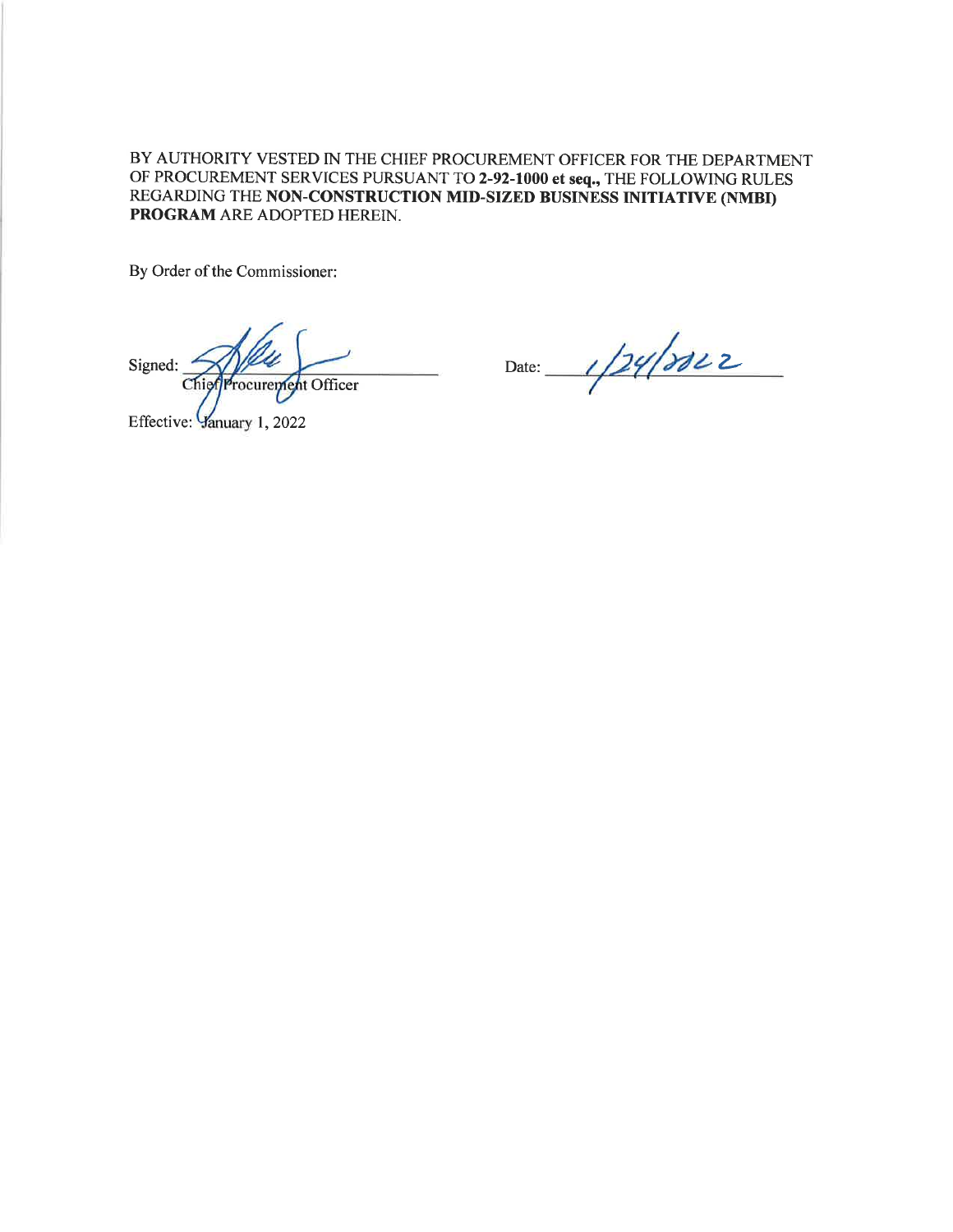

### **NON-CONSTRUCTION MID-SIZED BUSINESS INITIATIVE (NMBI) PROGRAM**

The Non-Construction Mid-Sized Business Initiative Program (the "NMBI Program") is designed to increase the opportunities that mid-sized businesses have to do business with the City of Chicago. These rules are adopted pursuant to Section 2-92-1000 *et seq.* and set forth the requirements for the NMBI Program, which calls for small to mid-sized local businesses to be the exclusive bidders on certain non-construction projects with an estimated contract value of not less than \$3,000,000 and not more than \$10,000,000.

#### **I.. Definitions.**

A "mid-sized local business enterprise" is a local business enterprise that has gross receipts, averaged over the firm's previous five fiscal years, or number of employees, per pay period averaged over the past twelve months, that do not exceed one and a half times the size standards of minority-owned or women-owned businesses as set forth in Section 2-92-420(o) of the Municipal Code of Chicago.

A "local business enterprise" is an entity located within the counties of Cook, DuPage, Kane, Lake, McHenry, or Will in the State of Illinois (the "Six County Region").

#### **II. Procedure.**

- A. The Department of Procurement Services (DPS) will identify non-construction projects that will be offered exclusively to mid-sized local business enterprises through this NMBI Program in the City's Buying Plan, updated each quarter. NMBI Program projects will be sized appropriately for mid-sized businesses and will be limited to projects with estimated costs between \$3,000,000 and \$10,000,000.
- B. For those bidders who are not presumed to be mid-sized local business enterprises, the bid package for each procurement identified as part of the NMBI Program will contain the affidavit referred to in Section IV below to be completed by the bidder. Bidders may be required to submit documentation to verify the accuracy of the information provided in such affidavits including, but not limited to, corporate tax returns (for the bidder and its affiliates), personal tax returns for each owner, and personnel records. Failure to timely provide all requested documentation will result in the rejection of the bid and may result in a finding of non-responsibility.

#### **III. Eligibility.**

- A. To qualify for the NMBI program, a business must:
	- Be a mid-sized local business enterprise;
	- Perform more than fifty percent of the work on the non-construction project with its own forces and/or subcontractors who are also mid-sized local business enterprises; and
	- Be independent, and not an affiliate or subsidiary of any other business.
		- o Independence of a business is determined solely by the Chief Procurement Officer ("CPO") or his or her designee. Indicia of independence include the ability of the applicant to perform satisfactorily in its area(s) of specialty without substantial reliance upon finances, resources, bonding, expertise, staff, facilities, or equipment of another individual business. Recognition of the applicant as a separate and distinct entity by governmental taxing authorities is not dispositive of the applicant's assertion of independence.
		- $\circ$  DPS will consider all affiliates of the bidder as well as any parent-subsidiary relationships when determining whether a firm is independent. Affiliation is determined in accordance with 13 CFR Part 121. Except as otherwise provided in Section 13 CFR Part 121, firms are "affiliates" of each other when,

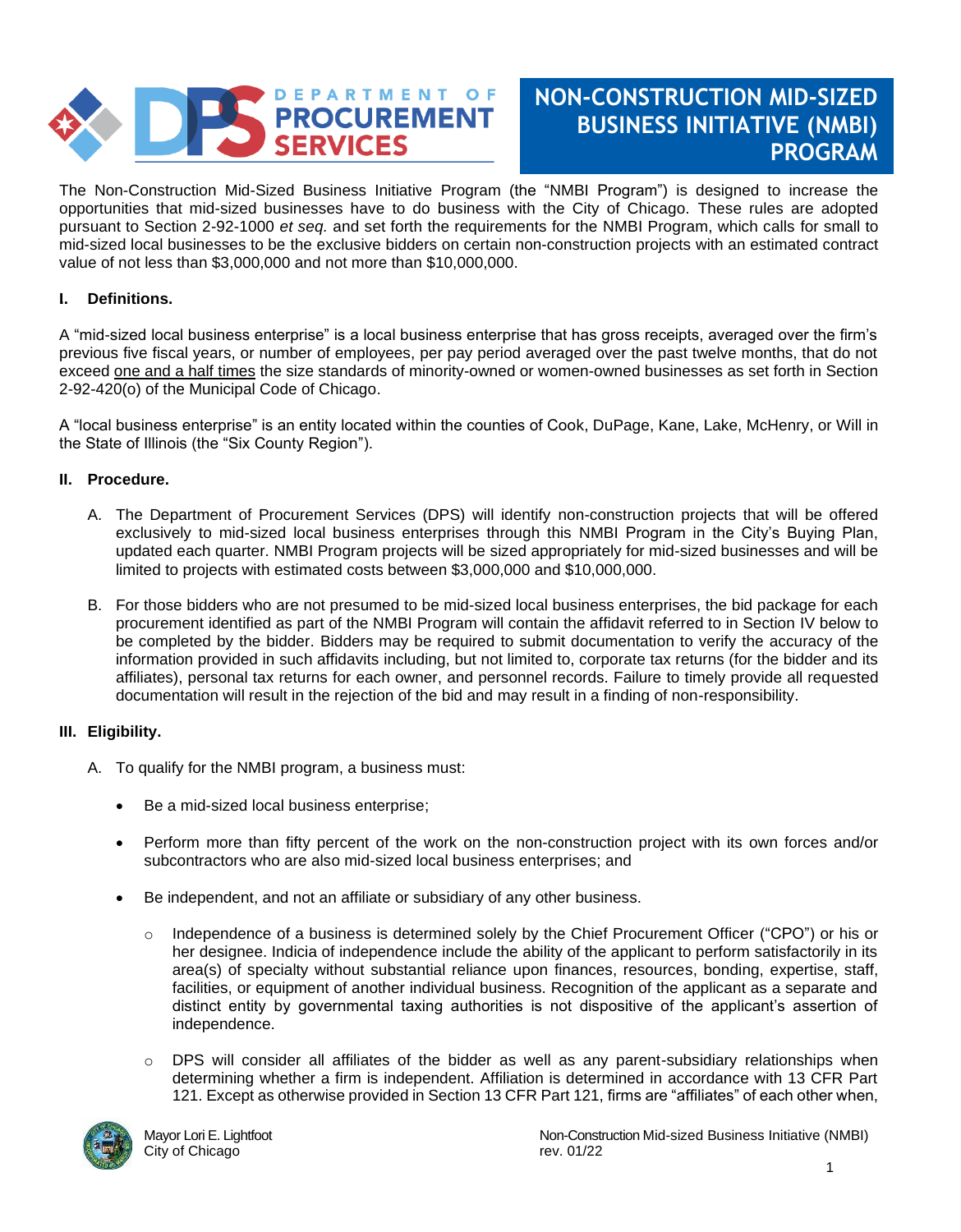either directly or indirectly: (1) one firm controls or has the power to control the other; or (2) a third party or parties controls or has the power to control both; or (3) an identity of interests between or among parties exists such that affiliation may be found. In determining whether persons or entities are affiliates, the city will consider all appropriate factors, including common ownership, common management, and contractual or familial relationships.

- $\circ$  Independence will be evaluated as of the date the applicant was established through and including the date of application to the NMBI.
- B. Only firms that meet the definition of mid-sized local business enterprise are eligible to bid on an NMBI contract.
- C. Minority owned business enterprises (MBEs) and women owned business enterprises (WBEs) certified by Cook County, and MBEs, WBEs, and veteran-owned business enterprises (VBEs) that are certified by the City pursuant to the City's Regulations Governing Certification of Minority- and Women-Owned Business Enterprises, Veteran-Owned Business Enterprises, and Business Enterprises Owned or Operated by People with Disabilities for Non-Construction Contracts (the "Certification Regulations") must also be small local businesses in order to be certified, and therefore, are presumed to be mid-sized local business enterprises.
- D. Firms certified as Disadvantaged Business Enterprise (DBEs) are presumed to meet the size standard for midsized business enterprises, but must prove they are a local business enterprise in order to participate in the NMBI Program; therefore, DBEs will be required to submit an affidavit in the form provided in the bid package regarding their status as a local business enterprise.

#### **IV. Affidavits, Reporting, and Investigations.**

- A. A firm seeking to bid on a contract that has been designated as part of the NMBI Program, who is not presumed to be a mid-sized local business enterprise, must complete and submit an affidavit with its bid attesting that it meets the eligibility requirements of the NMBI program.
- B. Businesses that have been determined to be mid-sized local business enterprises will be required to submit annual affidavits confirming their continued compliance with the eligibility requirements of NMBI Program.
- C. If a mid-sized business enterprise undergoes any change to its business, that affects its status as a mid-sized business enterprise, it must notify DPS within 5 business days of the change.
- D. Mid-sized business enterprises must provide any reports and documents required by the CPO in order to evaluate the effectiveness of the NMBI Program, including, but not limited to the reports referred to in Subsection II (C) above.
- E. The CPO reserves the right to request additional reports or documents and/or site visits to determine the accuracy of the information provided in such affidavits and reports.

#### **V. Enforcement and Penalties.**

- A. If the CPO determines, after notice and an opportunity for a hearing before the CPO, that a firm has made any fraudulent misrepresentations regarding its status as a mid-sized business enterprise, or has colluded with another making fraudulent misrepresentations regarding its status as a mid-sized business enterprise, the CPO will declare the firm to be ineligible to contract or subcontract on City contracts. The period of ineligibility may include permanent or indefinite ineligibility or ineligibility for a lesser duration. The City will regard as nonresponsive any bid submitted during such period of ineligibility which includes a disqualified entity as a contractor, subcontractor or member of a joint venture.
- B. In addition to a finding of ineligibility, if an individual knowingly obtains or assists in obtaining a contract with the City through false representations regarding it or another firm's status as a mid-sized business entity, the individual making or assisting in making such false representations may be subject to criminal consequences, including incarceration for a period of not to exceed six months or a fine of not less than between \$5,000 and not more than \$10,000.